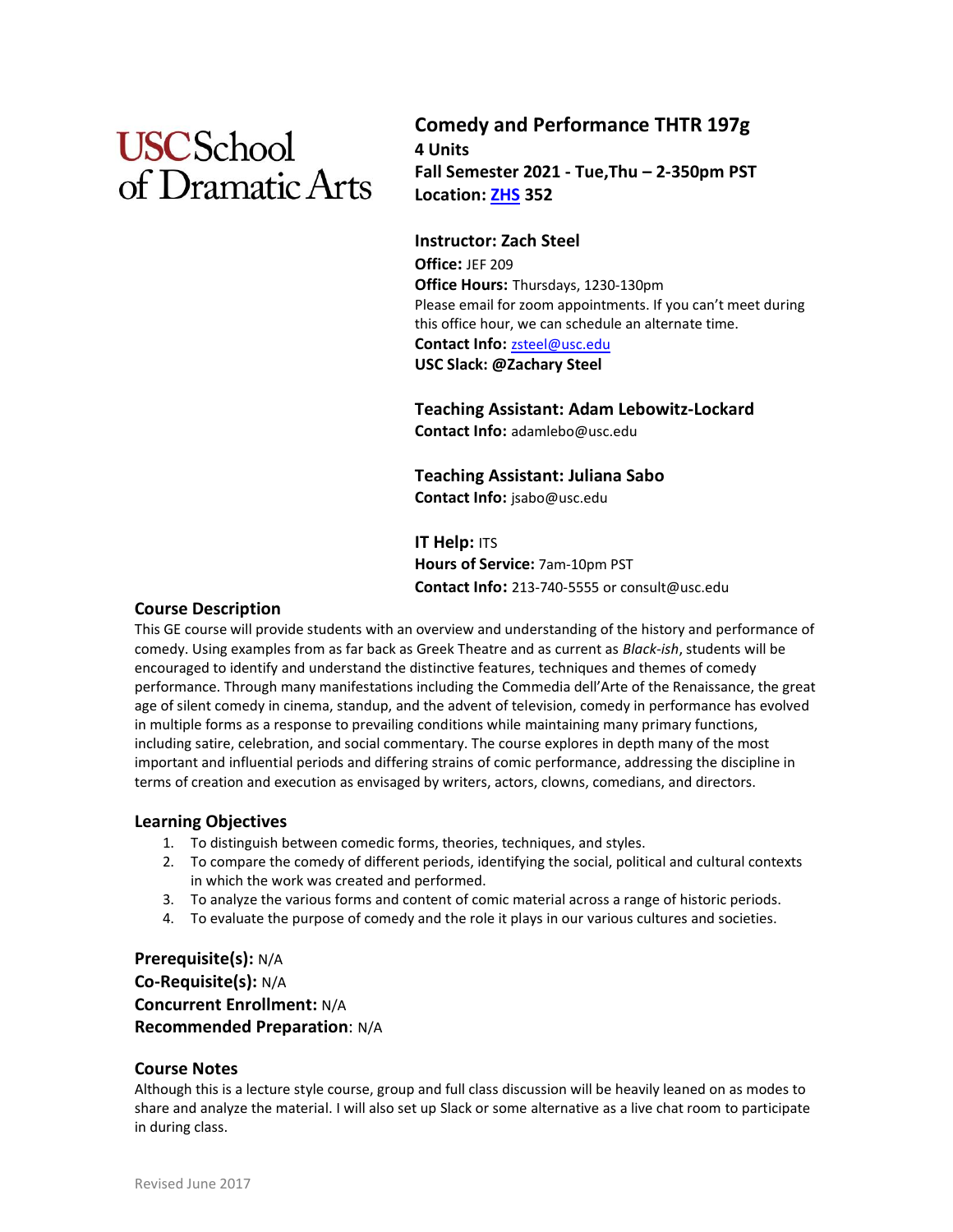# **Required Readings and Supplementary Materials**

For required reading and viewing please see breakdown of class schedule. All viewing and reading should be carried out **PRIOR** to the class for which is it indicated.

#### **Description of Grading Criteria and Assessment of Assignments**

Each assignment will receive a grade out of 100.

*Grading Scale for SDA:* 

A 95-100 A- 90-94 B+ 87-89

B 83-86

- B- 80-82
- C+ 77-79
- C 73-76
- C- 70-72
- D+ 67-69
- D 63-66
- D- 60-62
- F 59 and below

A = work of excellent quality; clear understanding of class material coupled with original and creative insight B = good quality; class material has been understood clearly

C = average quality; class material generally understood, gaps in understanding remain

D = below average quality; identifiable gaps in the understanding of class material

F = inadequate work; gaps in completion of work, poor understanding of class material

Further Grading Notes:

*When the GPA falls between two grades, the final grade will be weighted toward the positive end of the scale for students whose attendance and participation in class have been excellent or good and toward the negative end of the scale for those with average or poor attendance and participation. If your work in class is unsatisfactory, you will be warned before the deadline for dropping the course with a grade of W. I will be happy to discuss your work at any time.* 

**Assignment Submission Policy:** All assignments to be submitted via Blackboard. Due dates are as follows:

Assignment 1 (Multiple Choice Test): In-Class, Sept 14<sup>th</sup> at 2pm Assignment 2 (Performance Analysis): October 7 th at 11.59pm Midterm (Annotated Bibliography): October 19th at 11.59pm Assignment 3 (Satire Group Project): November 16<sup>th</sup> at 2pm Assignment 4 (**Final – Critical Paper)**: December 9th at 4pm **(note the earlier time)**

#### **Participation –**

Your participation grade is the effort you put into actively being a part of class discussions and activities. This means commenting, asking questions relevant to the discussion, writing relevant comments in the chat, etc.

# **Grading Breakdown**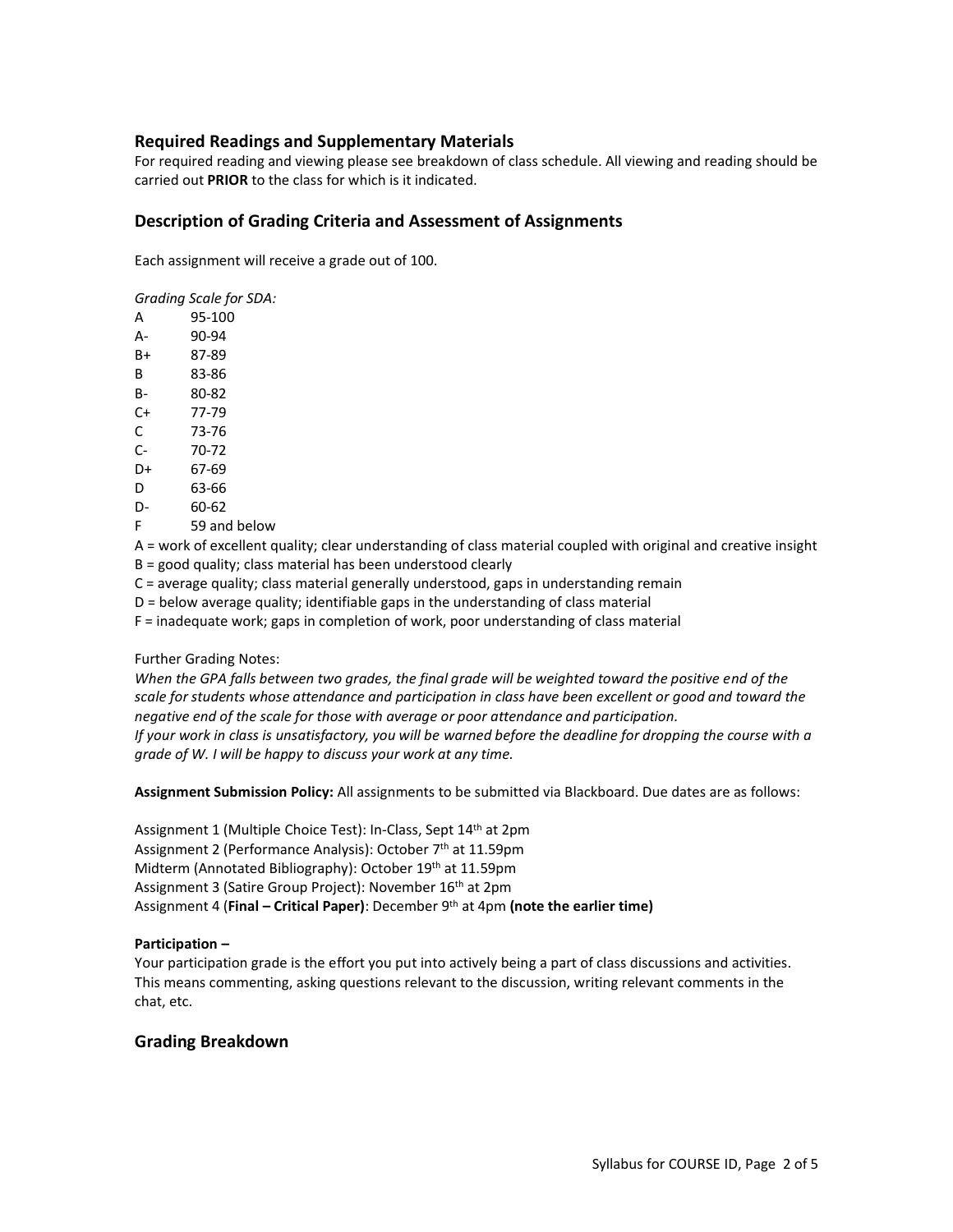| Assignment               | <b>Points</b> | % of Grade |
|--------------------------|---------------|------------|
|                          |               |            |
| Participation/Attendance | 100           | 15         |
| Assignment 1 (Multiple   |               |            |
| Choice Test)             | 100           | 15         |
| Assignment 2             |               |            |
| (Performance Analysis)   | 100           | 20         |
| Midterm (Annotated       |               |            |
| Bibliography)            | 100           | 5          |
| Assignment 3 (Satire     |               |            |
| Project)                 | 100           | 20         |
| Assignment 4 (Final -    |               |            |
| Critical Paper)          | 100           | 25         |
| TOTAL                    | 600           | 100        |
|                          |               |            |

# **Assignment Rubrics**

Please see Blackboard for assignment rubrics.

# **Grading Timeline**

Please allow one week after the due date for assignment grades and feedback to be submitted.

# **Sharing of course materials outside of the learning environment**

USC policy prohibits sharing of any synchronous and asynchronous course content outside of the learning environment.

*SCampus Section 11.12(B)* 

*Distribution or use of notes or recordings based on university classes or lectures without the express permission of the instructor for purposes other than individual or group study is a violation of the USC Student Conduct Code. This includes, but is not limited to, providing materials for distribution by services publishing class notes. This restriction on unauthorized use also applies to all information, which had been distributed to students or in any way had been displayed for use in relationship to the class, whether obtained in class, via email, on the Internet or via any other media. (SeeSection C.1 Class Notes Policy).*

# **Course evaluation**

Course evaluation occurs at the end of the semester university-wide. It is an important review of students' experience in the class. You should expect to receive an email update once the system has launched to provide your feedback on this course. In addition, you are always welcome to connect with with me as the instructor to offer any feedback on the course.

# **Additional Policies**

- Please arrive promptly for class. Late arrivals disturb the learning of the whole class.
- There will be no unexcused absences. You are required to be in attendance for each class period.
- *No late assignments, projects, exams, papers, or exercises shall be accepted unless advance extensions have been arranged between the student and the teacher or unless exceptional circumstances occur.*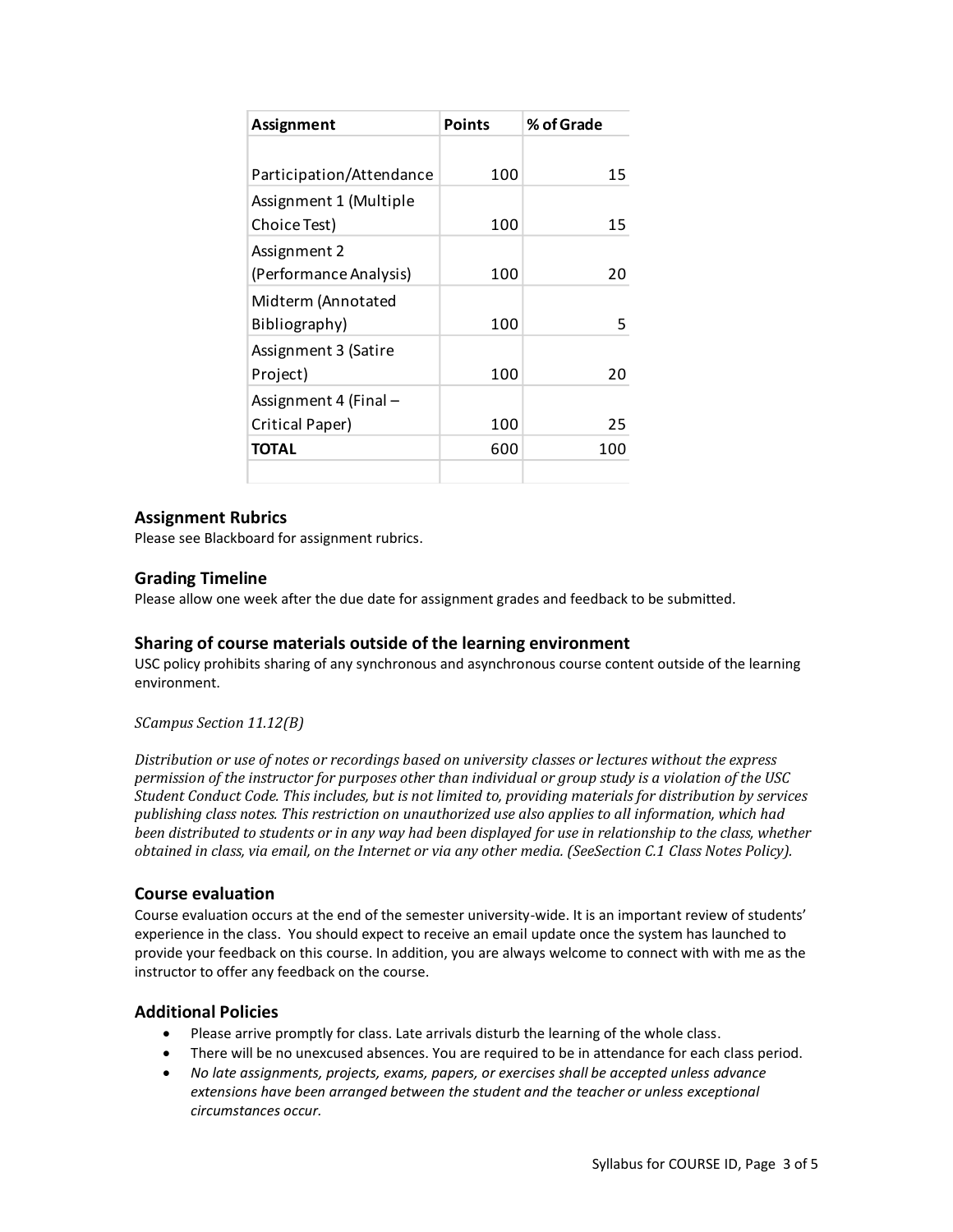- No social media posting about class.
- You may use your computers in class for note taking and quick, relevant research. This is mostly on the honors system but every so often, I will run up the center aisle to see if I can catch people surfing the web willy-nilly.
- If you are required to quarantine, we will come up with a solution so your educational experience will continue until you return to class.

#### **Course Schedule: A Weekly Breakdown**

This is subject to change based on the specific pace and needs of the class.

EDI @SDA: Professional Development/Mandatory EDI Training

Wednesday, September 15, 2021

As part of our EDI initiatives and call to action, some workshops will be offered to faculty and staff and to students. Competencies that will be included: Anti-Racism (Faculty/Staff) and Equity Mindedness (Faculty/Staff), and then Theater Intimacy & Building Cultures of Consent (Students, Faculty/Staff). More details will follow. NOTE: All SDA classes will be cancelled to support involvement in this effort.

|                     |                  | <b>Topics/Daily Activities</b>                                                                                                                                                     | <b>Readings and Homework</b>                                                                                         | Deliverable/Due<br><b>Dates</b>                         |
|---------------------|------------------|------------------------------------------------------------------------------------------------------------------------------------------------------------------------------------|----------------------------------------------------------------------------------------------------------------------|---------------------------------------------------------|
| Block $1 -$ What is |                  |                                                                                                                                                                                    |                                                                                                                      |                                                         |
| Comedy?             |                  |                                                                                                                                                                                    |                                                                                                                      |                                                         |
| Week 1              | Tuesday<br>8/24  | Introduction - What is comedy?<br>What do you already know<br>$\bullet$<br>about it?<br>How do you already think<br>about it?<br>How this course works                             |                                                                                                                      |                                                         |
|                     | Thursday<br>8/26 | Comedy Share<br>A general discussion on<br>forms of comedy, comedy<br>terms                                                                                                        | Reading, Available Online: Robert<br><b>Newman in The Guardian</b>                                                   | Be ready with links to<br>your favorite comedy<br>bits. |
| Week 2              | Tuesday<br>8/31  | The Psychology of Humor<br>Jokes<br>Forms of humor<br>History of humor                                                                                                             | Reading: The Psychology of<br>Humor, pgs. 1-30 (ARES)                                                                |                                                         |
|                     | Thursday 9/2     | <b>Comic Devices</b><br>Language use<br>$\bullet$<br>Mistaken identity<br>$\bullet$<br><b>Structural elements:</b><br>anticipation/repetition/vari<br>ation/inversion<br>Slapstick | Reading: Eric Weitz, Chapter 3<br>Comic Devices in The Cambridge<br>Introduction to Comedy, pages 63<br>$-92$ (ARES) |                                                         |
| Week 3              | Tuesday 9/7      | The Building Blocks of Comedy<br>• Tropes<br>• Narratives<br>• Jokes                                                                                                               | Reading: Frank Krutnik and Steve<br>Neale, Chapters 1-3 from Popular<br>Film and Television Comedy (ARES)            |                                                         |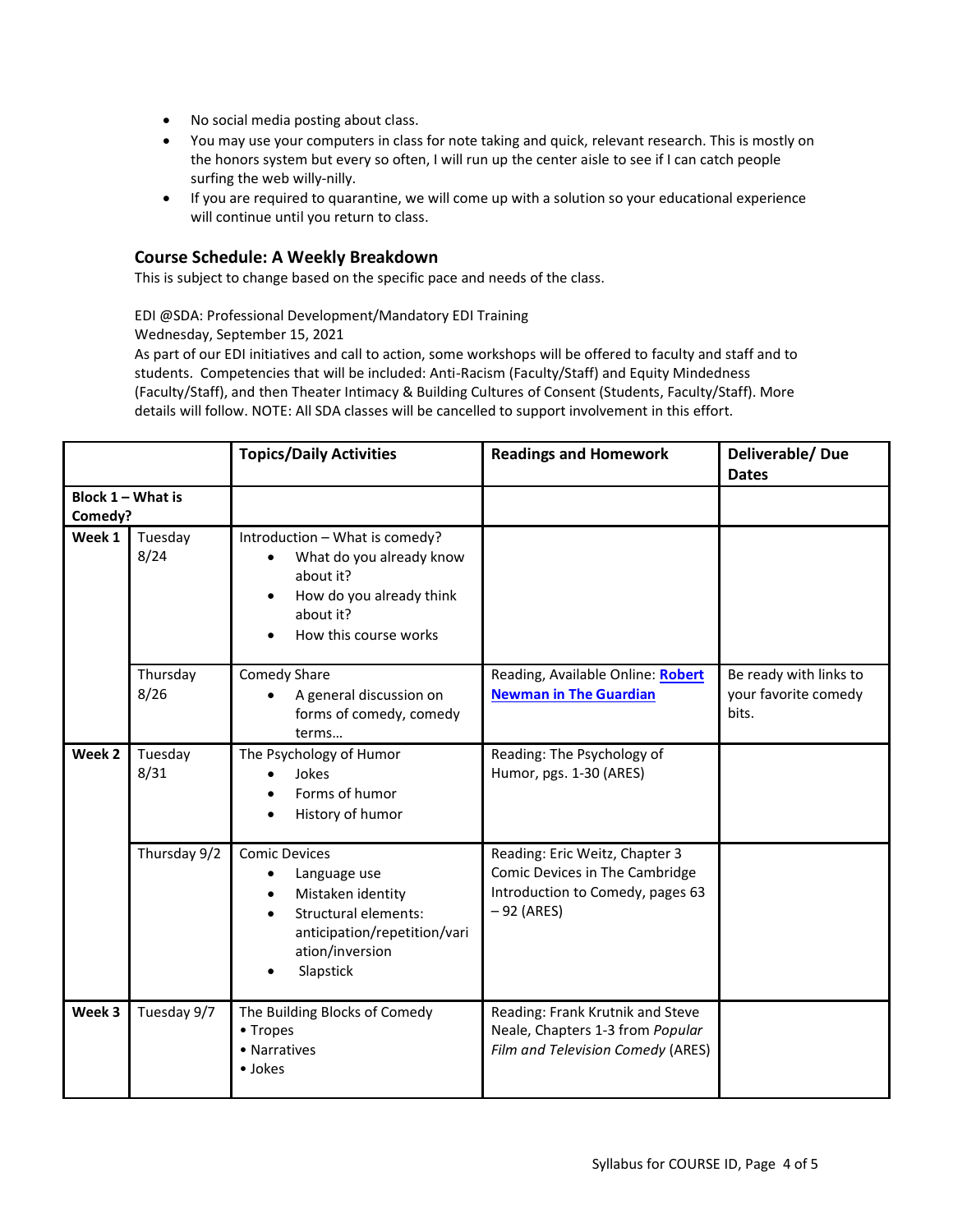|        | Thursday 9/9                                     | <b>Comic Theories</b><br>Superiority Theory                                                                                        | Reading: John Morreall, Comic<br>Relief pages $1 - 26$ (ARES)                                                                                                                                                                           |                                                                                                 |
|--------|--------------------------------------------------|------------------------------------------------------------------------------------------------------------------------------------|-----------------------------------------------------------------------------------------------------------------------------------------------------------------------------------------------------------------------------------------|-------------------------------------------------------------------------------------------------|
|        |                                                  | Incongruity Theory<br><b>Relief Theory</b>                                                                                         |                                                                                                                                                                                                                                         |                                                                                                 |
| Week 4 | Tuesday<br>9/14                                  | In-Class Multiple Choice Test<br>Comedy Share Part 2<br>A less general discussion on<br>forms of comedy, comedy<br>terms, theories |                                                                                                                                                                                                                                         | Be ready with links to<br>your favorite comedy<br>bits.                                         |
|        | Thursday<br>9/16                                 | How to Analyze Comedic<br>Performance                                                                                              | Reading: Louise Peacock, Joan<br>Rivers - Reading the Meaning (on<br>Blackboard)                                                                                                                                                        |                                                                                                 |
| Week 5 | Tuesday<br>9/21                                  | In-Class analysis activity                                                                                                         |                                                                                                                                                                                                                                         |                                                                                                 |
|        | Thursday<br>9/23                                 | In-Class analysis activity                                                                                                         |                                                                                                                                                                                                                                         | <b>DUE:</b> Analysis written<br>component to be<br>posted on Blackboard<br>at the end of class. |
|        | Block 2 - Comedy,<br><b>Identity, and Ethics</b> |                                                                                                                                    |                                                                                                                                                                                                                                         |                                                                                                 |
| Week 6 | Tuesday<br>9/28                                  | The Ethics of Comedy<br>Can comedy cause more<br>harm than good?<br>What can/should comedy<br>$\bullet$<br>do?                     | Reading: Michael Pickering: Ethics.<br>(PDF on Blackboard)                                                                                                                                                                              |                                                                                                 |
|        | Thursday<br>9/30                                 | Comedy and Offense                                                                                                                 | Reading, available Online here:<br><b>When the Truth Hurts</b><br>Research task: Find and read an<br>article which deals with<br>comedians being criticized for<br>offensive material. Your example<br>should be as recent as possible. |                                                                                                 |
| Week 7 | Tuesday<br>10/5                                  | Comedy and Gender                                                                                                                  | Reading: Nothing Suits me like a<br>suit: Performing Masculinity in<br>How I met your Mother (PDF on<br>Blackboard)                                                                                                                     |                                                                                                 |
|        | Thursday<br>10/7                                 | <b>Comedy and Sexuality</b>                                                                                                        | Reading: Parody as Subversive<br>performance: Denaturalising<br>gender and reconstituting desire<br>in Ellen in Text and Performance<br>Quarterly vol 21 isee 2 2001<br>(ARES)                                                          | <b>DUE: Performance</b><br>Analysis Assignment<br>@11:59pm PST                                  |
| Week 8 | Tuesday<br>10/12                                 | Comedy and Religion                                                                                                                | Reading: Is it ok for comedians to<br>joke about religion? Available at:<br><b>CNN Article</b><br>and                                                                                                                                   |                                                                                                 |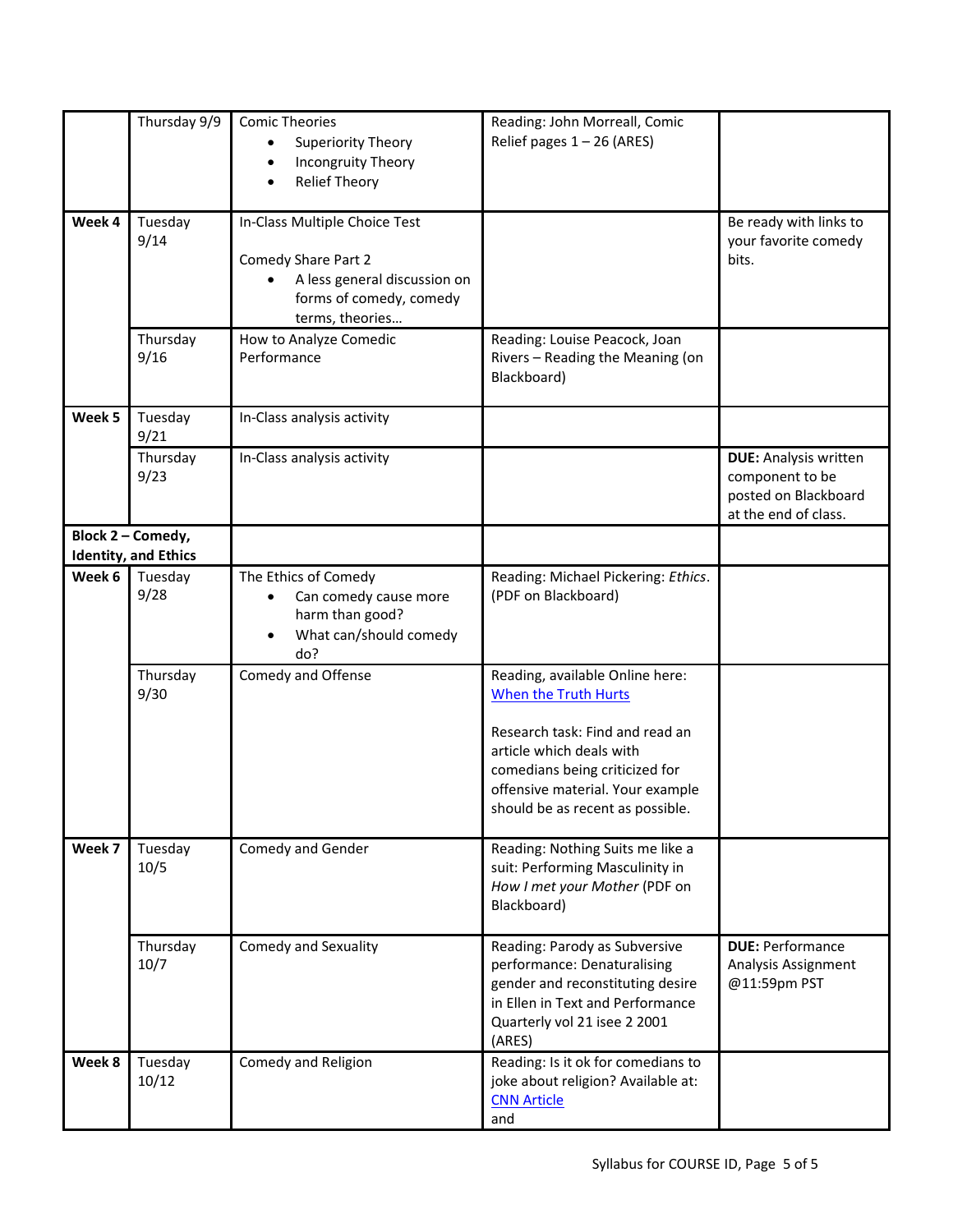| Stephen Colbert on Christianity.<br>Available at:<br><b>Vulture Article</b><br>Thursday<br>Comedy and Race<br>Reading: The Hidden Truths in<br>10/14<br>Contemporary Black Sitcoms from<br>The Sitcom Reader: America Re-<br>viewed, still skewed. (ARES)<br><b>Block 3 - The Comic</b><br><b>Tradition</b><br>Clown and Commedia dell'Arte<br>Week 9<br>Tuesday<br><b>DUE: Midterm</b><br>10/19<br>(Annotated<br>Bibliography) @<br>11:59pm PST<br>Thursday<br>Silent Comedy<br>Viewing: On YouTube, Charlie<br>10/21<br>Chaplin's <i>The Kid</i> and Buster<br>Keaton's Steamboat Bill Jr<br>Reading: Frank Krutnik and Steve<br>Neale, Hollywood Comedy and the<br>case of Silent Slapstick from<br>Popular Film and Television<br>Comedy (ARES)<br>Week<br>Shakespeare's Comic Devices<br>Tuesday<br>10/26<br>10<br>Reading: Twelfth Night (available<br>Thursday<br>Shakespeare's Comic Devices<br>10/38<br>online)<br>Week<br>Tuesday<br>The Importance of Being Earnest<br>Viewing: Omnibus: Oscar<br>11/2<br>11<br>Thursday<br>The Importance of Being Earnest<br>Reading: The Importance of Being<br>11/4<br>Earnest, full text available here:<br>http://www.gutenberg.org/files/8<br>44/844-h/844-h.htm<br>Week<br>Tuesday<br>Satire: Social and Political<br>Reading: Nicholas Holm, 'The<br>11/9<br>Political (un)consciousness of<br>12<br>American Satire' (on Ares)<br>Thursday<br>Comedy Share Part 3<br>Be ready with links to<br>11/11<br>An even less general discussion on<br>your favorite comedy<br>forms of comedy, comedy terms,<br>bits.<br>theories, this time with a focus on<br>SATIRE<br><b>SATIRE Group Project Share</b><br>Week<br>Tuesday<br><b>DUE: SATIRE Group</b><br>11/16<br>13<br>Project<br>Thursday<br><b>SATIRE Group Project Share</b><br>11/18<br>Week<br>Tuesday<br>The Contemporary Sitcom<br>Reading: Christina Vecchia, Of<br>11/23<br>Peerenting, Trophy Wives, and<br>14<br>Effeminate Men: Modern Family's<br><b>Surprisingly Conservative</b><br><b>Remediation of the Family</b> |  | When God and Comedy meet:       |  |
|----------------------------------------------------------------------------------------------------------------------------------------------------------------------------------------------------------------------------------------------------------------------------------------------------------------------------------------------------------------------------------------------------------------------------------------------------------------------------------------------------------------------------------------------------------------------------------------------------------------------------------------------------------------------------------------------------------------------------------------------------------------------------------------------------------------------------------------------------------------------------------------------------------------------------------------------------------------------------------------------------------------------------------------------------------------------------------------------------------------------------------------------------------------------------------------------------------------------------------------------------------------------------------------------------------------------------------------------------------------------------------------------------------------------------------------------------------------------------------------------------------------------------------------------------------------------------------------------------------------------------------------------------------------------------------------------------------------------------------------------------------------------------------------------------------------------------------------------------------------------------------------------------------------------------------------------------------------------------------------------------------------------------------------|--|---------------------------------|--|
|                                                                                                                                                                                                                                                                                                                                                                                                                                                                                                                                                                                                                                                                                                                                                                                                                                                                                                                                                                                                                                                                                                                                                                                                                                                                                                                                                                                                                                                                                                                                                                                                                                                                                                                                                                                                                                                                                                                                                                                                                                        |  |                                 |  |
|                                                                                                                                                                                                                                                                                                                                                                                                                                                                                                                                                                                                                                                                                                                                                                                                                                                                                                                                                                                                                                                                                                                                                                                                                                                                                                                                                                                                                                                                                                                                                                                                                                                                                                                                                                                                                                                                                                                                                                                                                                        |  |                                 |  |
|                                                                                                                                                                                                                                                                                                                                                                                                                                                                                                                                                                                                                                                                                                                                                                                                                                                                                                                                                                                                                                                                                                                                                                                                                                                                                                                                                                                                                                                                                                                                                                                                                                                                                                                                                                                                                                                                                                                                                                                                                                        |  |                                 |  |
|                                                                                                                                                                                                                                                                                                                                                                                                                                                                                                                                                                                                                                                                                                                                                                                                                                                                                                                                                                                                                                                                                                                                                                                                                                                                                                                                                                                                                                                                                                                                                                                                                                                                                                                                                                                                                                                                                                                                                                                                                                        |  |                                 |  |
|                                                                                                                                                                                                                                                                                                                                                                                                                                                                                                                                                                                                                                                                                                                                                                                                                                                                                                                                                                                                                                                                                                                                                                                                                                                                                                                                                                                                                                                                                                                                                                                                                                                                                                                                                                                                                                                                                                                                                                                                                                        |  |                                 |  |
|                                                                                                                                                                                                                                                                                                                                                                                                                                                                                                                                                                                                                                                                                                                                                                                                                                                                                                                                                                                                                                                                                                                                                                                                                                                                                                                                                                                                                                                                                                                                                                                                                                                                                                                                                                                                                                                                                                                                                                                                                                        |  |                                 |  |
|                                                                                                                                                                                                                                                                                                                                                                                                                                                                                                                                                                                                                                                                                                                                                                                                                                                                                                                                                                                                                                                                                                                                                                                                                                                                                                                                                                                                                                                                                                                                                                                                                                                                                                                                                                                                                                                                                                                                                                                                                                        |  |                                 |  |
|                                                                                                                                                                                                                                                                                                                                                                                                                                                                                                                                                                                                                                                                                                                                                                                                                                                                                                                                                                                                                                                                                                                                                                                                                                                                                                                                                                                                                                                                                                                                                                                                                                                                                                                                                                                                                                                                                                                                                                                                                                        |  |                                 |  |
|                                                                                                                                                                                                                                                                                                                                                                                                                                                                                                                                                                                                                                                                                                                                                                                                                                                                                                                                                                                                                                                                                                                                                                                                                                                                                                                                                                                                                                                                                                                                                                                                                                                                                                                                                                                                                                                                                                                                                                                                                                        |  |                                 |  |
|                                                                                                                                                                                                                                                                                                                                                                                                                                                                                                                                                                                                                                                                                                                                                                                                                                                                                                                                                                                                                                                                                                                                                                                                                                                                                                                                                                                                                                                                                                                                                                                                                                                                                                                                                                                                                                                                                                                                                                                                                                        |  |                                 |  |
|                                                                                                                                                                                                                                                                                                                                                                                                                                                                                                                                                                                                                                                                                                                                                                                                                                                                                                                                                                                                                                                                                                                                                                                                                                                                                                                                                                                                                                                                                                                                                                                                                                                                                                                                                                                                                                                                                                                                                                                                                                        |  |                                 |  |
|                                                                                                                                                                                                                                                                                                                                                                                                                                                                                                                                                                                                                                                                                                                                                                                                                                                                                                                                                                                                                                                                                                                                                                                                                                                                                                                                                                                                                                                                                                                                                                                                                                                                                                                                                                                                                                                                                                                                                                                                                                        |  |                                 |  |
|                                                                                                                                                                                                                                                                                                                                                                                                                                                                                                                                                                                                                                                                                                                                                                                                                                                                                                                                                                                                                                                                                                                                                                                                                                                                                                                                                                                                                                                                                                                                                                                                                                                                                                                                                                                                                                                                                                                                                                                                                                        |  |                                 |  |
|                                                                                                                                                                                                                                                                                                                                                                                                                                                                                                                                                                                                                                                                                                                                                                                                                                                                                                                                                                                                                                                                                                                                                                                                                                                                                                                                                                                                                                                                                                                                                                                                                                                                                                                                                                                                                                                                                                                                                                                                                                        |  |                                 |  |
|                                                                                                                                                                                                                                                                                                                                                                                                                                                                                                                                                                                                                                                                                                                                                                                                                                                                                                                                                                                                                                                                                                                                                                                                                                                                                                                                                                                                                                                                                                                                                                                                                                                                                                                                                                                                                                                                                                                                                                                                                                        |  |                                 |  |
|                                                                                                                                                                                                                                                                                                                                                                                                                                                                                                                                                                                                                                                                                                                                                                                                                                                                                                                                                                                                                                                                                                                                                                                                                                                                                                                                                                                                                                                                                                                                                                                                                                                                                                                                                                                                                                                                                                                                                                                                                                        |  |                                 |  |
|                                                                                                                                                                                                                                                                                                                                                                                                                                                                                                                                                                                                                                                                                                                                                                                                                                                                                                                                                                                                                                                                                                                                                                                                                                                                                                                                                                                                                                                                                                                                                                                                                                                                                                                                                                                                                                                                                                                                                                                                                                        |  |                                 |  |
|                                                                                                                                                                                                                                                                                                                                                                                                                                                                                                                                                                                                                                                                                                                                                                                                                                                                                                                                                                                                                                                                                                                                                                                                                                                                                                                                                                                                                                                                                                                                                                                                                                                                                                                                                                                                                                                                                                                                                                                                                                        |  |                                 |  |
|                                                                                                                                                                                                                                                                                                                                                                                                                                                                                                                                                                                                                                                                                                                                                                                                                                                                                                                                                                                                                                                                                                                                                                                                                                                                                                                                                                                                                                                                                                                                                                                                                                                                                                                                                                                                                                                                                                                                                                                                                                        |  |                                 |  |
|                                                                                                                                                                                                                                                                                                                                                                                                                                                                                                                                                                                                                                                                                                                                                                                                                                                                                                                                                                                                                                                                                                                                                                                                                                                                                                                                                                                                                                                                                                                                                                                                                                                                                                                                                                                                                                                                                                                                                                                                                                        |  |                                 |  |
|                                                                                                                                                                                                                                                                                                                                                                                                                                                                                                                                                                                                                                                                                                                                                                                                                                                                                                                                                                                                                                                                                                                                                                                                                                                                                                                                                                                                                                                                                                                                                                                                                                                                                                                                                                                                                                                                                                                                                                                                                                        |  |                                 |  |
|                                                                                                                                                                                                                                                                                                                                                                                                                                                                                                                                                                                                                                                                                                                                                                                                                                                                                                                                                                                                                                                                                                                                                                                                                                                                                                                                                                                                                                                                                                                                                                                                                                                                                                                                                                                                                                                                                                                                                                                                                                        |  |                                 |  |
|                                                                                                                                                                                                                                                                                                                                                                                                                                                                                                                                                                                                                                                                                                                                                                                                                                                                                                                                                                                                                                                                                                                                                                                                                                                                                                                                                                                                                                                                                                                                                                                                                                                                                                                                                                                                                                                                                                                                                                                                                                        |  |                                 |  |
|                                                                                                                                                                                                                                                                                                                                                                                                                                                                                                                                                                                                                                                                                                                                                                                                                                                                                                                                                                                                                                                                                                                                                                                                                                                                                                                                                                                                                                                                                                                                                                                                                                                                                                                                                                                                                                                                                                                                                                                                                                        |  |                                 |  |
|                                                                                                                                                                                                                                                                                                                                                                                                                                                                                                                                                                                                                                                                                                                                                                                                                                                                                                                                                                                                                                                                                                                                                                                                                                                                                                                                                                                                                                                                                                                                                                                                                                                                                                                                                                                                                                                                                                                                                                                                                                        |  |                                 |  |
|                                                                                                                                                                                                                                                                                                                                                                                                                                                                                                                                                                                                                                                                                                                                                                                                                                                                                                                                                                                                                                                                                                                                                                                                                                                                                                                                                                                                                                                                                                                                                                                                                                                                                                                                                                                                                                                                                                                                                                                                                                        |  |                                 |  |
|                                                                                                                                                                                                                                                                                                                                                                                                                                                                                                                                                                                                                                                                                                                                                                                                                                                                                                                                                                                                                                                                                                                                                                                                                                                                                                                                                                                                                                                                                                                                                                                                                                                                                                                                                                                                                                                                                                                                                                                                                                        |  |                                 |  |
|                                                                                                                                                                                                                                                                                                                                                                                                                                                                                                                                                                                                                                                                                                                                                                                                                                                                                                                                                                                                                                                                                                                                                                                                                                                                                                                                                                                                                                                                                                                                                                                                                                                                                                                                                                                                                                                                                                                                                                                                                                        |  |                                 |  |
|                                                                                                                                                                                                                                                                                                                                                                                                                                                                                                                                                                                                                                                                                                                                                                                                                                                                                                                                                                                                                                                                                                                                                                                                                                                                                                                                                                                                                                                                                                                                                                                                                                                                                                                                                                                                                                                                                                                                                                                                                                        |  |                                 |  |
|                                                                                                                                                                                                                                                                                                                                                                                                                                                                                                                                                                                                                                                                                                                                                                                                                                                                                                                                                                                                                                                                                                                                                                                                                                                                                                                                                                                                                                                                                                                                                                                                                                                                                                                                                                                                                                                                                                                                                                                                                                        |  |                                 |  |
|                                                                                                                                                                                                                                                                                                                                                                                                                                                                                                                                                                                                                                                                                                                                                                                                                                                                                                                                                                                                                                                                                                                                                                                                                                                                                                                                                                                                                                                                                                                                                                                                                                                                                                                                                                                                                                                                                                                                                                                                                                        |  |                                 |  |
|                                                                                                                                                                                                                                                                                                                                                                                                                                                                                                                                                                                                                                                                                                                                                                                                                                                                                                                                                                                                                                                                                                                                                                                                                                                                                                                                                                                                                                                                                                                                                                                                                                                                                                                                                                                                                                                                                                                                                                                                                                        |  |                                 |  |
|                                                                                                                                                                                                                                                                                                                                                                                                                                                                                                                                                                                                                                                                                                                                                                                                                                                                                                                                                                                                                                                                                                                                                                                                                                                                                                                                                                                                                                                                                                                                                                                                                                                                                                                                                                                                                                                                                                                                                                                                                                        |  |                                 |  |
|                                                                                                                                                                                                                                                                                                                                                                                                                                                                                                                                                                                                                                                                                                                                                                                                                                                                                                                                                                                                                                                                                                                                                                                                                                                                                                                                                                                                                                                                                                                                                                                                                                                                                                                                                                                                                                                                                                                                                                                                                                        |  |                                 |  |
|                                                                                                                                                                                                                                                                                                                                                                                                                                                                                                                                                                                                                                                                                                                                                                                                                                                                                                                                                                                                                                                                                                                                                                                                                                                                                                                                                                                                                                                                                                                                                                                                                                                                                                                                                                                                                                                                                                                                                                                                                                        |  |                                 |  |
|                                                                                                                                                                                                                                                                                                                                                                                                                                                                                                                                                                                                                                                                                                                                                                                                                                                                                                                                                                                                                                                                                                                                                                                                                                                                                                                                                                                                                                                                                                                                                                                                                                                                                                                                                                                                                                                                                                                                                                                                                                        |  |                                 |  |
|                                                                                                                                                                                                                                                                                                                                                                                                                                                                                                                                                                                                                                                                                                                                                                                                                                                                                                                                                                                                                                                                                                                                                                                                                                                                                                                                                                                                                                                                                                                                                                                                                                                                                                                                                                                                                                                                                                                                                                                                                                        |  |                                 |  |
|                                                                                                                                                                                                                                                                                                                                                                                                                                                                                                                                                                                                                                                                                                                                                                                                                                                                                                                                                                                                                                                                                                                                                                                                                                                                                                                                                                                                                                                                                                                                                                                                                                                                                                                                                                                                                                                                                                                                                                                                                                        |  |                                 |  |
|                                                                                                                                                                                                                                                                                                                                                                                                                                                                                                                                                                                                                                                                                                                                                                                                                                                                                                                                                                                                                                                                                                                                                                                                                                                                                                                                                                                                                                                                                                                                                                                                                                                                                                                                                                                                                                                                                                                                                                                                                                        |  |                                 |  |
|                                                                                                                                                                                                                                                                                                                                                                                                                                                                                                                                                                                                                                                                                                                                                                                                                                                                                                                                                                                                                                                                                                                                                                                                                                                                                                                                                                                                                                                                                                                                                                                                                                                                                                                                                                                                                                                                                                                                                                                                                                        |  |                                 |  |
|                                                                                                                                                                                                                                                                                                                                                                                                                                                                                                                                                                                                                                                                                                                                                                                                                                                                                                                                                                                                                                                                                                                                                                                                                                                                                                                                                                                                                                                                                                                                                                                                                                                                                                                                                                                                                                                                                                                                                                                                                                        |  |                                 |  |
|                                                                                                                                                                                                                                                                                                                                                                                                                                                                                                                                                                                                                                                                                                                                                                                                                                                                                                                                                                                                                                                                                                                                                                                                                                                                                                                                                                                                                                                                                                                                                                                                                                                                                                                                                                                                                                                                                                                                                                                                                                        |  |                                 |  |
|                                                                                                                                                                                                                                                                                                                                                                                                                                                                                                                                                                                                                                                                                                                                                                                                                                                                                                                                                                                                                                                                                                                                                                                                                                                                                                                                                                                                                                                                                                                                                                                                                                                                                                                                                                                                                                                                                                                                                                                                                                        |  |                                 |  |
|                                                                                                                                                                                                                                                                                                                                                                                                                                                                                                                                                                                                                                                                                                                                                                                                                                                                                                                                                                                                                                                                                                                                                                                                                                                                                                                                                                                                                                                                                                                                                                                                                                                                                                                                                                                                                                                                                                                                                                                                                                        |  |                                 |  |
|                                                                                                                                                                                                                                                                                                                                                                                                                                                                                                                                                                                                                                                                                                                                                                                                                                                                                                                                                                                                                                                                                                                                                                                                                                                                                                                                                                                                                                                                                                                                                                                                                                                                                                                                                                                                                                                                                                                                                                                                                                        |  |                                 |  |
|                                                                                                                                                                                                                                                                                                                                                                                                                                                                                                                                                                                                                                                                                                                                                                                                                                                                                                                                                                                                                                                                                                                                                                                                                                                                                                                                                                                                                                                                                                                                                                                                                                                                                                                                                                                                                                                                                                                                                                                                                                        |  |                                 |  |
|                                                                                                                                                                                                                                                                                                                                                                                                                                                                                                                                                                                                                                                                                                                                                                                                                                                                                                                                                                                                                                                                                                                                                                                                                                                                                                                                                                                                                                                                                                                                                                                                                                                                                                                                                                                                                                                                                                                                                                                                                                        |  |                                 |  |
|                                                                                                                                                                                                                                                                                                                                                                                                                                                                                                                                                                                                                                                                                                                                                                                                                                                                                                                                                                                                                                                                                                                                                                                                                                                                                                                                                                                                                                                                                                                                                                                                                                                                                                                                                                                                                                                                                                                                                                                                                                        |  |                                 |  |
|                                                                                                                                                                                                                                                                                                                                                                                                                                                                                                                                                                                                                                                                                                                                                                                                                                                                                                                                                                                                                                                                                                                                                                                                                                                                                                                                                                                                                                                                                                                                                                                                                                                                                                                                                                                                                                                                                                                                                                                                                                        |  |                                 |  |
|                                                                                                                                                                                                                                                                                                                                                                                                                                                                                                                                                                                                                                                                                                                                                                                                                                                                                                                                                                                                                                                                                                                                                                                                                                                                                                                                                                                                                                                                                                                                                                                                                                                                                                                                                                                                                                                                                                                                                                                                                                        |  |                                 |  |
|                                                                                                                                                                                                                                                                                                                                                                                                                                                                                                                                                                                                                                                                                                                                                                                                                                                                                                                                                                                                                                                                                                                                                                                                                                                                                                                                                                                                                                                                                                                                                                                                                                                                                                                                                                                                                                                                                                                                                                                                                                        |  |                                 |  |
|                                                                                                                                                                                                                                                                                                                                                                                                                                                                                                                                                                                                                                                                                                                                                                                                                                                                                                                                                                                                                                                                                                                                                                                                                                                                                                                                                                                                                                                                                                                                                                                                                                                                                                                                                                                                                                                                                                                                                                                                                                        |  |                                 |  |
|                                                                                                                                                                                                                                                                                                                                                                                                                                                                                                                                                                                                                                                                                                                                                                                                                                                                                                                                                                                                                                                                                                                                                                                                                                                                                                                                                                                                                                                                                                                                                                                                                                                                                                                                                                                                                                                                                                                                                                                                                                        |  |                                 |  |
|                                                                                                                                                                                                                                                                                                                                                                                                                                                                                                                                                                                                                                                                                                                                                                                                                                                                                                                                                                                                                                                                                                                                                                                                                                                                                                                                                                                                                                                                                                                                                                                                                                                                                                                                                                                                                                                                                                                                                                                                                                        |  |                                 |  |
|                                                                                                                                                                                                                                                                                                                                                                                                                                                                                                                                                                                                                                                                                                                                                                                                                                                                                                                                                                                                                                                                                                                                                                                                                                                                                                                                                                                                                                                                                                                                                                                                                                                                                                                                                                                                                                                                                                                                                                                                                                        |  | Sitcom Genre (available online) |  |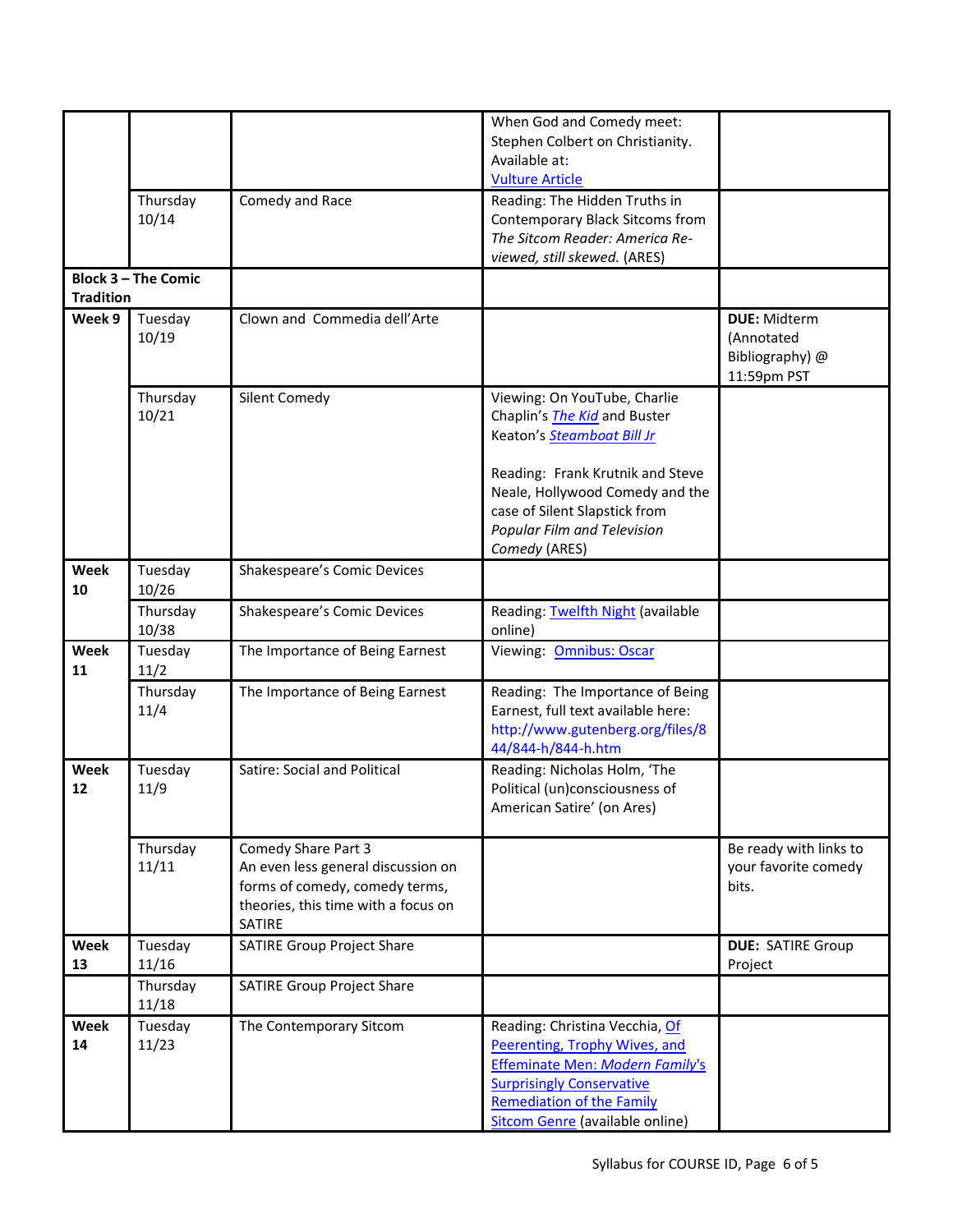|                      |                   |                                                  | Viewing: Modern Family |                                                         |
|----------------------|-------------------|--------------------------------------------------|------------------------|---------------------------------------------------------|
|                      | Thursday<br>11/25 | NO CLASS: Thanksgiving                           |                        |                                                         |
| Week<br>15           | Tuesday<br>11/30  | The Contemporary Film:<br><b>Bridesmaids</b>     | Viewing: Bridesmaids   |                                                         |
|                      | Thursday<br>12/2  | Comedy Share Part 4<br><b>Review and Preview</b> |                        | Be ready with links to<br>your favorite comedy<br>bits. |
| <b>FINAL</b><br>12/9 |                   |                                                  |                        | DUE 12/9 @ 4PM PST<br><b>FINAL PAPER</b>                |

#### **SDA PRODUCTIONS, ISPS, AND EXTRACURRICULAR ACTIVITIES**

SDA productions, ISPs and Extracurricular Activities\* will not excuse you from any class work. There will be no exceptions made for absences in class, missed or delayed assignments, homework or lack of class participation resulting from your involvement in any of the above. Your grade will reflect your work in this class, independent from work in any other class or activity.

\*Activities that have been officially sanctioned by the larger university (such as marching band, song girls, or varsity sports) are exempt. You must submit official documentation to your professor regarding your participation in an event prior to your absence.

# **Statement on Academic Conduct and Support Systems**

#### **Academic Conduct:**

Plagiarism – presenting someone else's ideas as your own, either verbatim or recast in your own words – is a serious academic offense with serious consequences. Please familiarize yourself with the discussion of plagiarism in *SCampus* in Part B, Section 11, "Behavior Violating University Standards" [policy.usc.edu/scampus-part-b.](https://policy.usc.edu/scampus-part-b/) Other forms of academic dishonesty are equally unacceptable. See additional information in *SCampus* and university policies on scientific misconduct, http://policy.usc.edu/scientific-misconduct.

#### **Statement for Students with Disabilities**

Any student requesting academic accommodations based on a disability is required to register with Disability Services and Programs (DSP) each semester. A letter of verification for approved accommodations can be obtained from DSP. Please be sure the letter is delivered to me (or to TA) as early in the semester as possible. DSP is located in GFS 120 and is open 8:30 a.m.–5:00 p.m., Monday through Friday. Website for DSP and contact information: (213) 740-0776 (Phone), (213) 814-4618 (Vidoe Phone), (213) 740-8216 (FAX) ability@usc.edu.

#### **Emergency Preparedness/Course Continuity in a Crisis**

In case of a declared emergency if travel to campus is not feasible, USC executive leadership will announce an electronic way for instructors to teach students in their residence halls or homes using a combination of Blackboard, teleconferencing, and other technologies. See the university's site on Campus Safety and Emergency Preparedness.

\*\*\*

#### **Health and Participation in Class**

You are expected to complete your Trojan Check screener daily and, as your instructor, I may ask you to show your daily screening in class. Your health and safety, and the health and safety of your peers, are my top priorities. If you are experiencing any symptoms of COVID-19, or if you discover that you have been in close contact with others who have symptoms or who have tested positive, you must follow the instructions on Trojan Check. My hope is that if you are feeling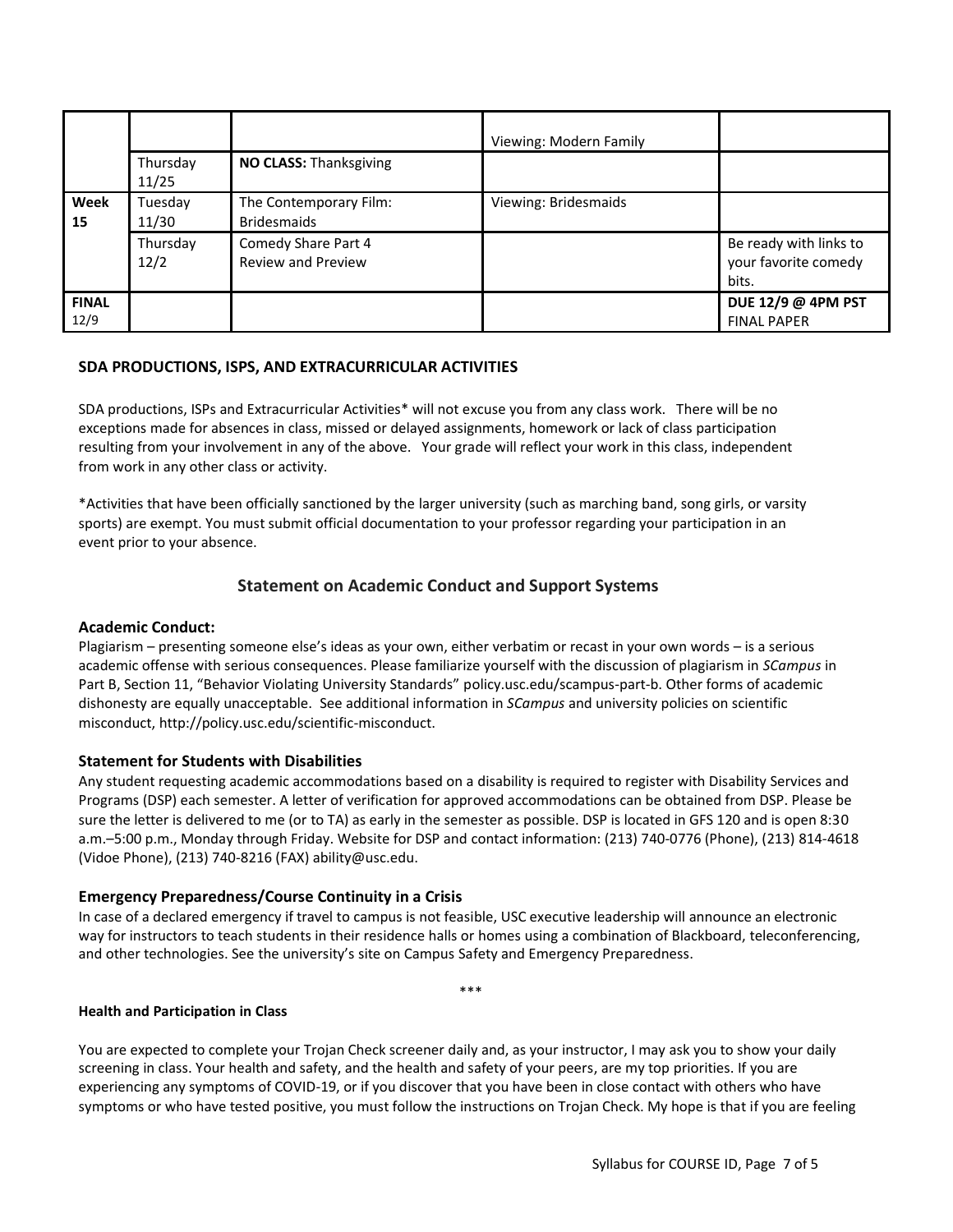ill or if you have been exposed to someone with the virus, you will stay home to protect others. I will ensure that you can continue to participate in class remotely so that your education is not disrupted.

To reduce the spread of COVID-19, USC requires that face coverings (masks) be worn indoors including in classrooms. Face coverings must cover your nose and mouth and be worn throughout the class session. A mask with a valve is not considered an adequate face covering and should not be used, as it can expel exhaled air, increasing the risk to others. Eating or drinking during class is prohibited because of the risk posed by removing your mask for these activities. Failure to comply with these requirements will result in your being asked to leave the classroom immediately. Requests for accommodations related to the face covering and eating/drinking policies should be directed to the Office for Student Accessibility Services [\(https://osas.usc.edu/\)](https://osas.usc.edu/).

\*\*\*

# **SDA Student Support & Reporting Form:**

To facilitate a supportive environment of accountability, SDA has created an internal system of reporting for students to address issues/concerns and to offer feedback or suggestions for improvement. This mechanism provides a pathway for reporting and offering feedback without fear of retaliation or judgment. Any submission filed through this form will be reviewed and processed accordingly through SDA Office of Equity, Diversity, and Inclusion.

To file a report, please visit:<https://bit.ly/SDAstudentreporting>

\*\*\*

#### **Support Systems:**

*Counseling and Mental Health - (213) 740-9355 – 24/7 on call*

[studenthealth.usc.edu/counseling](https://studenthealth.usc.edu/counseling/)

Free and confidential mental health treatment for students, including short-term psychotherapy, group [co](https://engemannshc.usc.edu/counseling/)unseling, stress fitness workshops, and crisis intervention.

*National Suicide Prevention Lifeline - 1 (800) 273-8255 – 24/7 on call*

[suicidepreventionlifeline.org](http://www.suicidepreventionlifeline.org/)

Free and confidential emotional support to people in suicidal crisis or emotional distress 24 hours a day, 7 [da](http://www.suicidepreventionlifeline.org/)ys a week.

*Relationship and Sexual Violence Prevention Services (RSVP) - (213) 740-9355(WELL), press "0" after hours – 24/7 on call*

[studenthealth.usc.edu/sexual-assault](https://studenthealth.usc.edu/sexual-assault/)

Free and confidential therapy services, workshops, and training for situations related to gender-based har[m.](https://engemannshc.usc.edu/rsvp/)

*Office of Equity and Diversity (OED) - (213) 740-5086 | Title IX – (213) 821-8298* [equity.usc.edu,](https://equity.usc.edu/) [titleix.usc.edu](http://titleix.usc.edu/)

Information about how to get help or help someone affected by harassment or discrimination, rights of protected classes, reporting options, and additional resources for students, faculty, staff, visitors, and applicants.

*Reporting Incidents of Bias or Harassment - (213) 740-5086 or (213) 821-8298* [usc-advocate.symplicity.com/care\\_report](https://usc-advocate.symplicity.com/care_report/)

Avenue to report incidents of bias, hate crimes, and microaggressions to the Office of Equity and Diversity |Title IX for appropriate investigation, supportive measures, and respons[e.](https://studentaffairs.usc.edu/bias-assessment-response-support/)